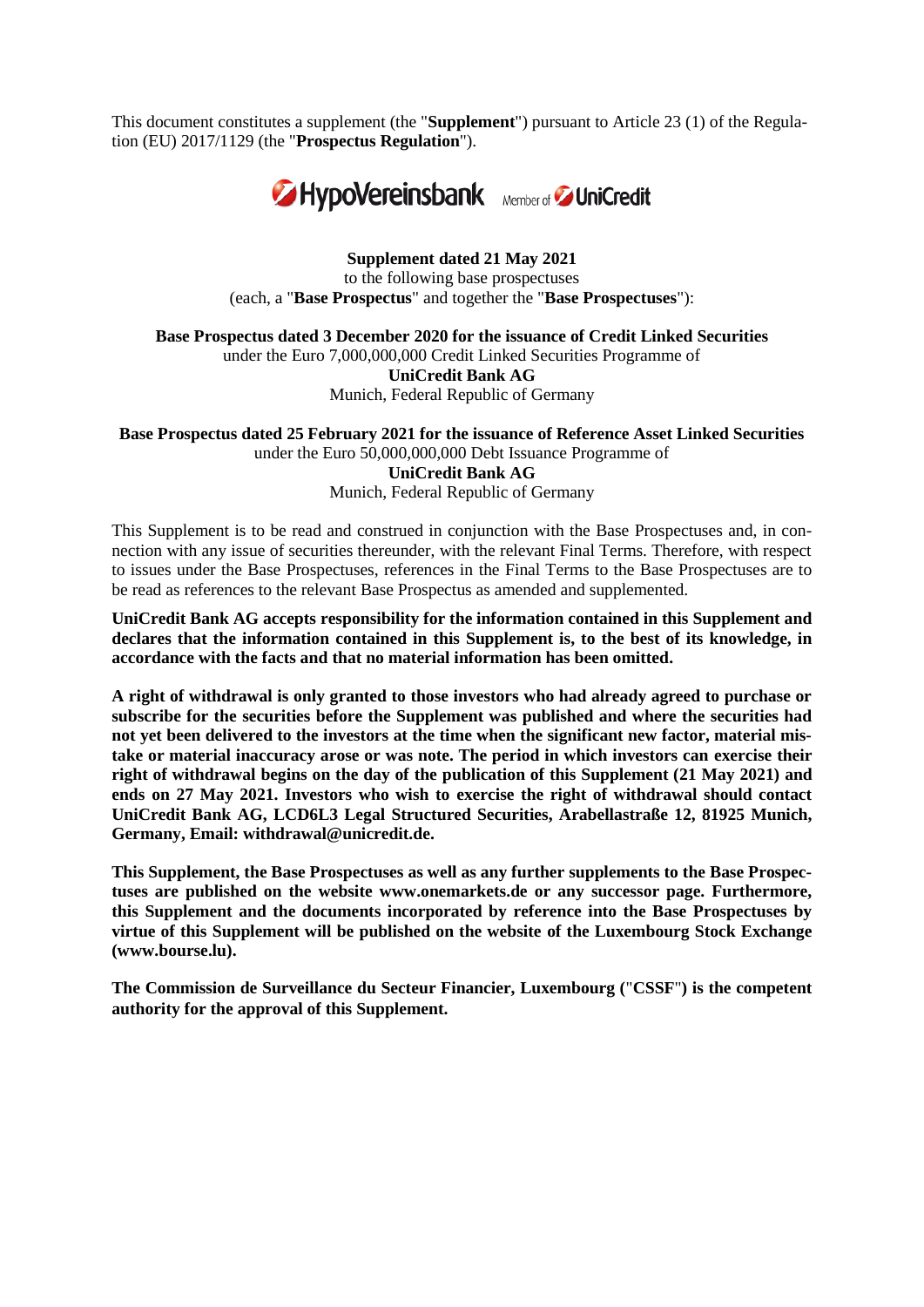#### **A. Reason for the Supplement**

On 17 May 2021 UniCredit Bank AG has published its new registration document dated 17 May 2021 which shall replace the registration document of UniCredit Bank AG dated 20 May 2020. This is a significant new factor and in order to incorporate the updated issuer-related information contained therein into the Base Prospectuses, the following amendments to the Base Prospectuses shall be made:

# **B. Amendments to the following base prospectus:**

# **BASE PROSPECTUS DATED 3 DECEMBER 2020 FOR THE ISSUANCE OF CREDIT LINKED SECURITIES**

- 1. In the Base Prospectus the references on page 11, 39, 375 and 393 to the registration document of UniCredit Bank AG dated 20 May 2020 shall be replaced by references to the registration document of UniCredit Bank AG dated 17 May 2021.
- 2. In the Base Prospectus on page 11 in section "**2. RISK FACTORS**" the first sentence in subsection "**2.1 Specific material risks relating to the Issuer**" shall be replaced as follows:

"The risk factors related to the Issuer as set out on pages 4 to 10 of the Registration Document of the Issuer dated 17 May 2021 (the "**Registration Document**") are hereby incorporated by reference into this Base Prospectus."

- 3. In the Base Prospectus on page 39 in the section of "**3. General Description of the Base Prospectus**" the first bullet-point in the third sub-section "**3.1 Scope of the Base Prospectus**" shall be replaced as follows:
	- "
- The registration document of UniCredit Bank AG dated 17 May 2021 (the "**Registration Document**"), whose information is incorporated herein by reference,"
- 4. In the Base Prospectus on page 375 in section "**8. DESCRIPTION OF THE ISSUER**" the whole text in sub-section "**8.1 General description**" shall be replaced as follows:

"The following information regarding the Issuer is hereby incorporated by reference into this Base Prospectus:

- (i) The description of the Issuer included in the Registration Document of UniCredit Bank AG dated 17 May 2021,
- (ii) the audited consolidated financial statements, comprising the consolidated income statement, the consolidated balance sheet, the statement of changes in consolidated shareholders' equity, the consolidated cash flow statement, the notes to the consolidated financial statements, the declaration by the management board and the independent auditors' report of HVB Group as of 31 December 2019, contained in the Annual Report HVB Group 2019,
- (iii) the audited consolidated financial statements, comprising the consolidated income statement, the consolidated balance sheet, statement of changes in consolidated shareholders' equity, the the consolidated cash flow statement and the notes to the consolidated financial statements, the declaration by the management board and the auditors' report as of 31 December 2020 contained in the Annual Report HVB Group 2020,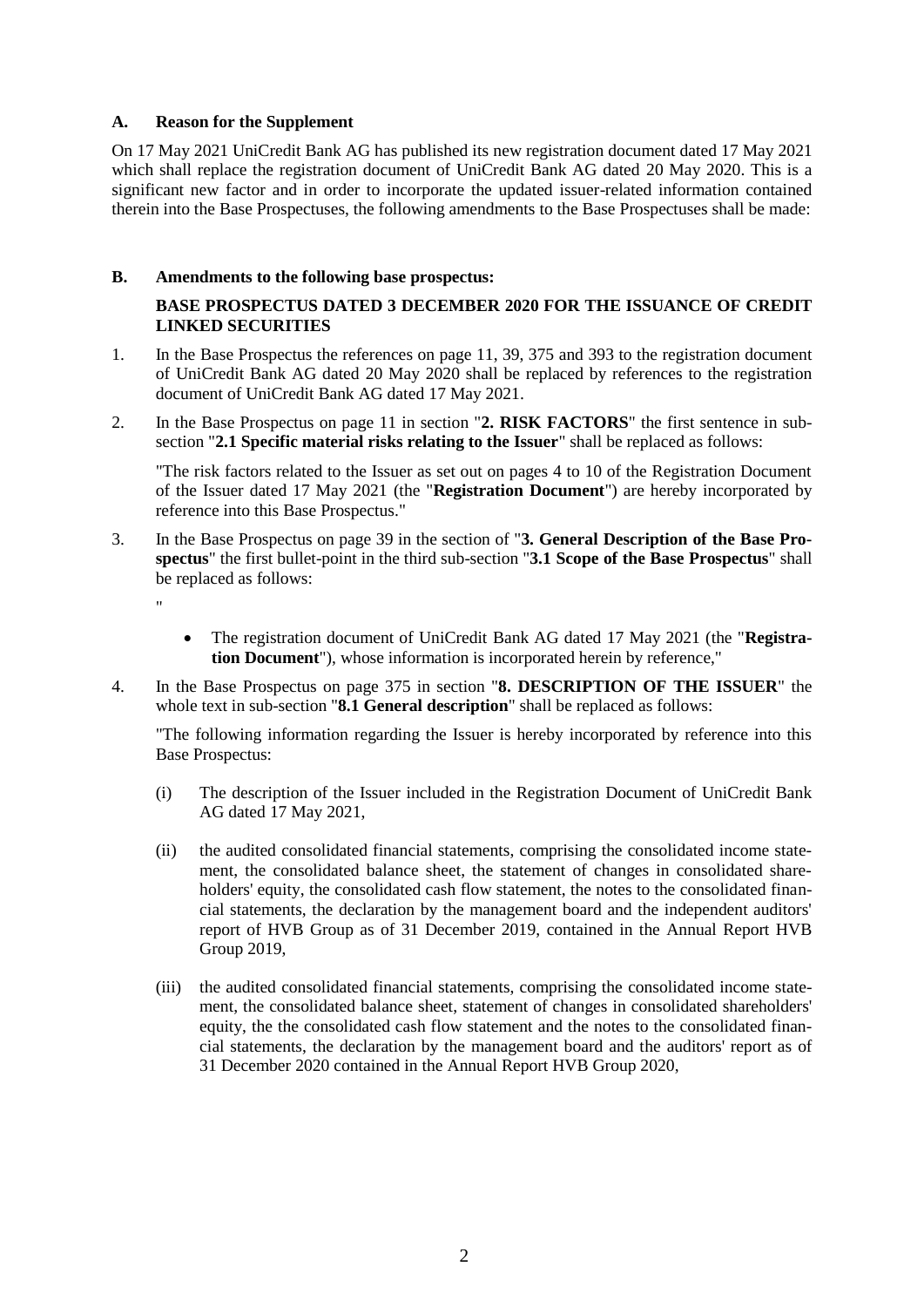(iv) the audited unconsolidated financial statements, comprising the income statement of UniCredit Bank AG, the balance sheet of UniCredit Bank AG and the notes to the unconsolidated financial statements, and the declaration by the management board and the auditors' report as of 31 December 2020, contained in the Annual Report UniCredit Bank AG (HVB) 2020.

A list setting out the information incorporated by reference is provided in Section "*11.3 Information incorporated by reference into this Base Prospectus*" on pages 393 et seq."

5. In the Base Prospectus on page 376 in section "**8. DESCRIPTION OF THE ISSUER**" the information in sub-section "**8.4 Significant changes in the Issuer´s financial position**" including the heading shall be replaced as follows:

#### "**8.4 Trend Information, no significant changes in the financial position, the financial performance and no material adverse change in the prospects**

## **8.4.1. Trend Information**

The performance of HVB Group will depend on the future development on the financial markets and the real economy in 2021 as well as other remaining imponderables. In this environment, HVB Group will continuously adapt its business strategy to reflect changes in market conditions and carefully review the management signals derived from this on a regular basis.

## **8.4.2. Significant changes in the financial position of the HVB Group**

There has been no significant change in the financial position of the HVB Group which has occurred since 31 December 2020.

## **8.4.3. Significant change in the financial performance of the HVB Group**

There has been no significant change in the financial performance of the HVB Group since 31 December 2020.

# **8.4.4. Material adverse change in the prospects of the Issuer**

There has been no material adverse change in the prospects of the Issuer since 31 December 2020, the date of its last published audited financial statements (Annual Report 2020)."

- 6. In the Base Prospectus on page 392 in section "**11. GENERAL**" the list of available documents below the first paragraph of sub-section "**11.2 Available Documents**" shall be replaced as follows:
	- "(1) the articles of association of the Issuer<sup>22</sup>,
	- (2) the consolidated annual reports in respect of the fiscal years ended 31 December 2019 and 31 December 2020 of the Issuer<sup>23</sup>,
	- (3) the unconsolidated annual financial statements of the Issuer in respect of the fiscal year ended 31 December 2020 prepared in accordance with the German Commercial Code (*Handelsgesetzbuch*) 23 ,
	- (4) the forms of the Global Notes,

\_\_\_\_\_\_\_\_\_\_\_\_\_\_\_\_\_\_\_\_\_\_\_\_\_\_\_\_\_\_\_\_\_\_

- (5) the relevant Final Terms and
- (6) the Agency Agreement, as amended and restated.

"

 $22$  The document may be inspected on the following website: <https://www.hypovereinsbank.de/hvb/ueber-uns/investor-relations-en/corporate-governance-en>  $2<sup>23</sup>$  The document may be inspected on the following website:

<https://www.hypovereinsbank.de/portal?view=/de/ueber-uns/investor-relations-en/reports.jsp>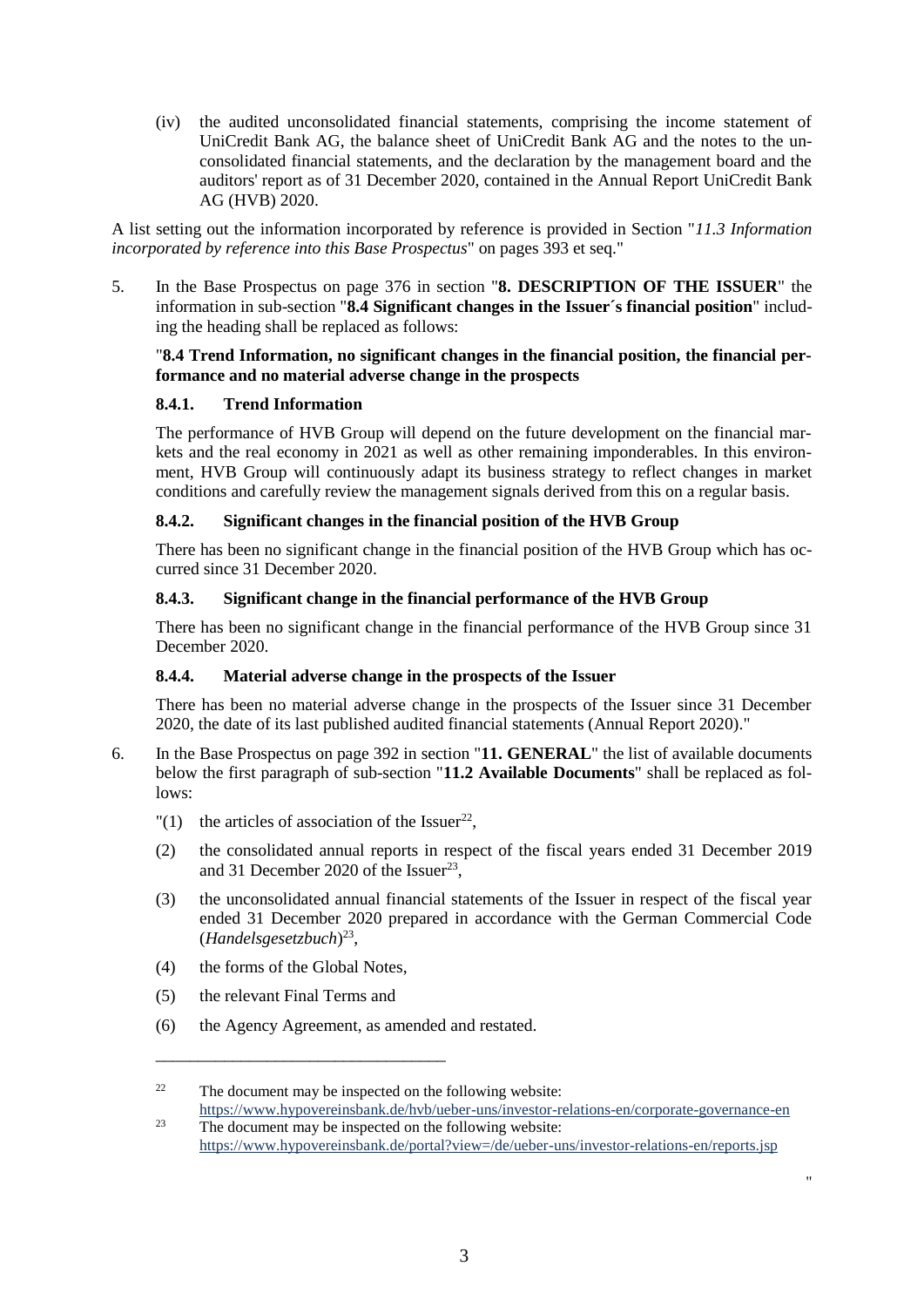7. In the Base Prospectus on page 393 in section "**11. GENERAL**", the information in sub-section "**11.3 Information incorporated by reference into this Base Prospectus**" shall be replaced as follows:

"The following information on the specified pages shall be incorporated by reference in, and form part of, this Base Prospectus in accordance with Art. 19 (1) of the PR.

| <b>Section:</b>                                                                       | Pages of the document<br>where<br>incorpo-<br>the<br>rated information is set<br>out: | Incorporation of infor-<br>mation in this Base Pro-<br>spectus on the following<br>pages: |
|---------------------------------------------------------------------------------------|---------------------------------------------------------------------------------------|-------------------------------------------------------------------------------------------|
| <b>Persons Responsible</b>                                                            | p. 10                                                                                 | p. 375                                                                                    |
| <b>Statutory Auditors</b>                                                             | p. 10                                                                                 | p. 375                                                                                    |
| <b>Risk Factors</b>                                                                   | p. 4 to 10                                                                            | p. 375                                                                                    |
| <b>UniCredit Bank AG</b>                                                              |                                                                                       |                                                                                           |
| - Information about HVB, the<br>parent company of HVB Group                           | p.11                                                                                  | p. 375                                                                                    |
| Team 23                                                                               | p. 12                                                                                 | p. 375                                                                                    |
| <b>Business Overview</b>                                                              |                                                                                       |                                                                                           |
| Principal Activities                                                                  | p. 12 et seq.                                                                         | p. 375                                                                                    |
| <b>Business</b><br>segments of HVB<br>$\overline{\phantom{0}}$<br>Group               | p. 13 to 15                                                                           | p. 375                                                                                    |
| <b>Principal Markets</b>                                                              | p. 15                                                                                 | p. 375                                                                                    |
| <b>Management</b> and Supervisory $\vert p. 15 \text{ to } 17 \vert$<br><b>Bodies</b> |                                                                                       | p. 375                                                                                    |
| <b>Major Shareholders</b>                                                             | p. 17                                                                                 | p. 375                                                                                    |
| <b>Audit Opinion of the Auditors</b>                                                  | p. 18                                                                                 | p. 375                                                                                    |
| Arbitration<br>Legal<br>and<br><b>Proceedings</b>                                     | p. 18 to 20                                                                           | p. 375                                                                                    |
| Proceedings Related to Actions<br>by the Regulatory Authorities                       | p. 20                                                                                 | p. 375                                                                                    |

# **(1) [Registration Document of UniCredit Bank AG, dated 17](https://www.onemarkets.de/content/dam/onemarkets-relaunch/PDF/Registrierungsdokumente/HVB%20DIP%202021%20Registration%20Document.pdf) May 20211)**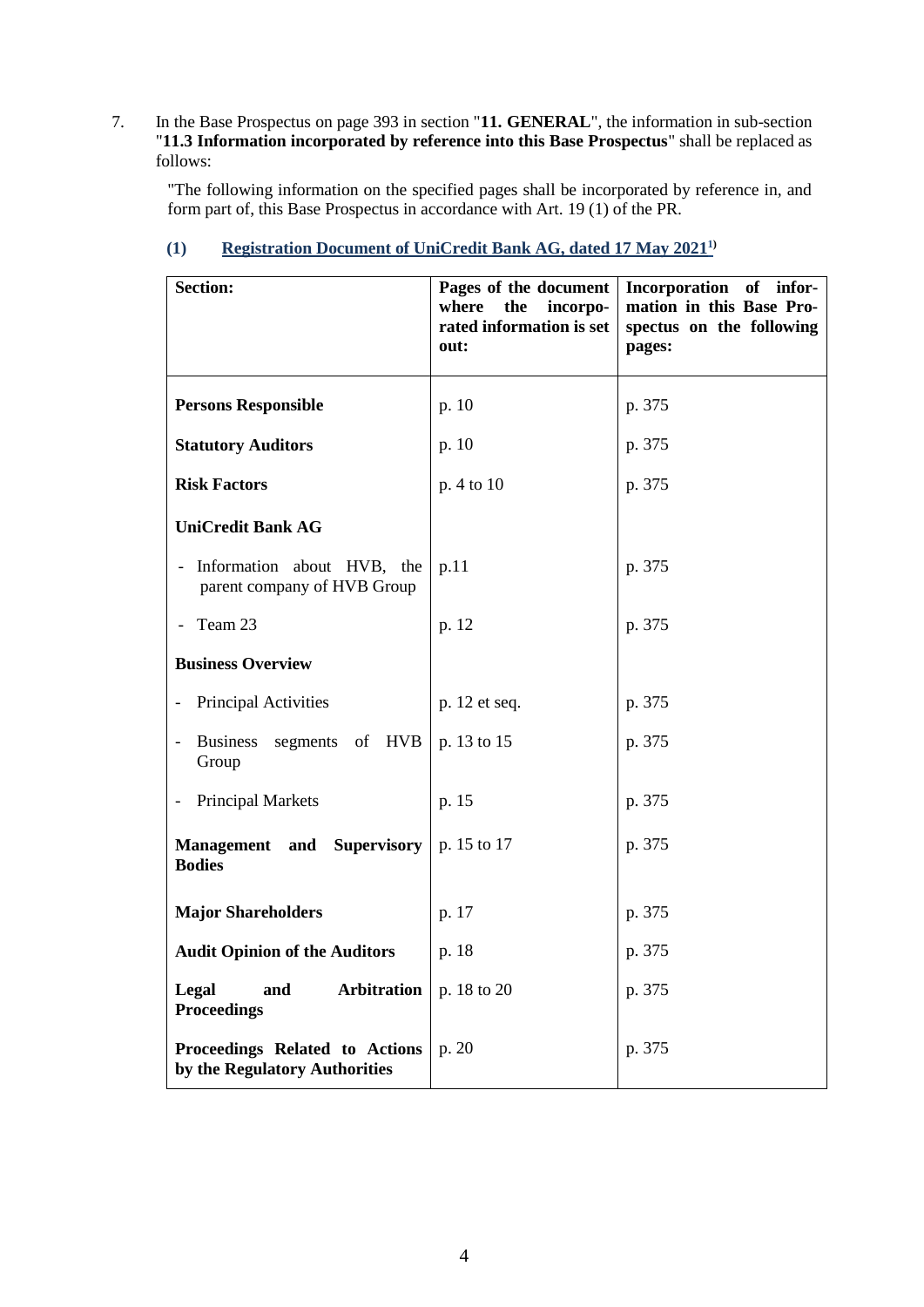| <b>Section:</b>                                                              | Pages of the document<br>where the incorpo-<br>rated information is<br>set out: | Incorporation of infor-<br>mation in this Base Pro-<br>spectus on the following<br>pages: |
|------------------------------------------------------------------------------|---------------------------------------------------------------------------------|-------------------------------------------------------------------------------------------|
| <b>Consolidated Income Statement</b>                                         | p. 88 to 89                                                                     | p. 375                                                                                    |
| <b>Consolidated Balance Sheet</b>                                            | p. 90 to 91                                                                     | p. 375                                                                                    |
| Changes<br>Statement<br>of<br>in<br><b>Consolidated Shareholders' Equity</b> | p. 92 to 93                                                                     | p. 375                                                                                    |
| Consolidated Cash<br>Flow<br>Statement                                       | p. 94                                                                           | p. 375                                                                                    |
| to the Consolidated<br>Notes<br><b>Financial Statements</b>                  | p. 95 to 254                                                                    | p. 375                                                                                    |
| Declaration by the Management<br>$\overline{\phantom{a}}$<br>Board           | p. 255                                                                          | p. 375                                                                                    |
| <b>Auditors' Report</b>                                                      | p. 256 to 261                                                                   | p. 375                                                                                    |

# **(2) [Audited financial statements of HVB Group for the fiscal year ended](https://www.hypovereinsbank.de/content/dam/hypovereinsbank/ueber-uns/pdf/investor-relations/Berichte/EN/2020/Annual-Report-HVB-Group-2019.pdf)  31 December [2019 \(Annual Report HVB Group 2019\)](https://www.hypovereinsbank.de/content/dam/hypovereinsbank/ueber-uns/pdf/investor-relations/Berichte/EN/2020/Annual-Report-HVB-Group-2019.pdf)2)**

## **(3) [Audited financial statements of HVB Group for the fiscal year ended](https://www.hypovereinsbank.de/content/dam/hypovereinsbank/ueber-uns/pdf/investor-relations/Berichte/EN/2020/Annual-Report-HVB-Group-2020.pdf)  31 December [2020 \(Annual Report HVB Group 2020\)](https://www.hypovereinsbank.de/content/dam/hypovereinsbank/ueber-uns/pdf/investor-relations/Berichte/EN/2020/Annual-Report-HVB-Group-2020.pdf)2)**

| <b>Section:</b>                                                                                          | Pages of the document<br>the<br>incorpo-<br>where<br>rated information is<br>set out: | Incorporation of infor-<br>mation in this Base Pro-<br>spectus on the following<br>pages: |
|----------------------------------------------------------------------------------------------------------|---------------------------------------------------------------------------------------|-------------------------------------------------------------------------------------------|
| <b>Consolidated Income Statement</b>                                                                     | p. 88 to 89                                                                           | p. 375                                                                                    |
| <b>Consolidated Balance Sheet</b>                                                                        | p. 90 to 91                                                                           | p. 375                                                                                    |
| Statement<br>Changes<br>of<br>in<br>$\overline{\phantom{a}}$<br><b>Consolidated Shareholders' Equity</b> | p. 92 to 93                                                                           | p. 375                                                                                    |
| Consolidated<br>Cash<br>Flow<br><b>Statement</b>                                                         | p. 94                                                                                 | p. 375                                                                                    |
| Consolidated<br><b>Notes</b><br>the<br>to<br><b>Financial Statements</b>                                 | p. 95 to 250                                                                          | p. 375                                                                                    |
| Declaration by the Management<br>$\overline{\phantom{a}}$<br>Board                                       | p. 251                                                                                | p. 375                                                                                    |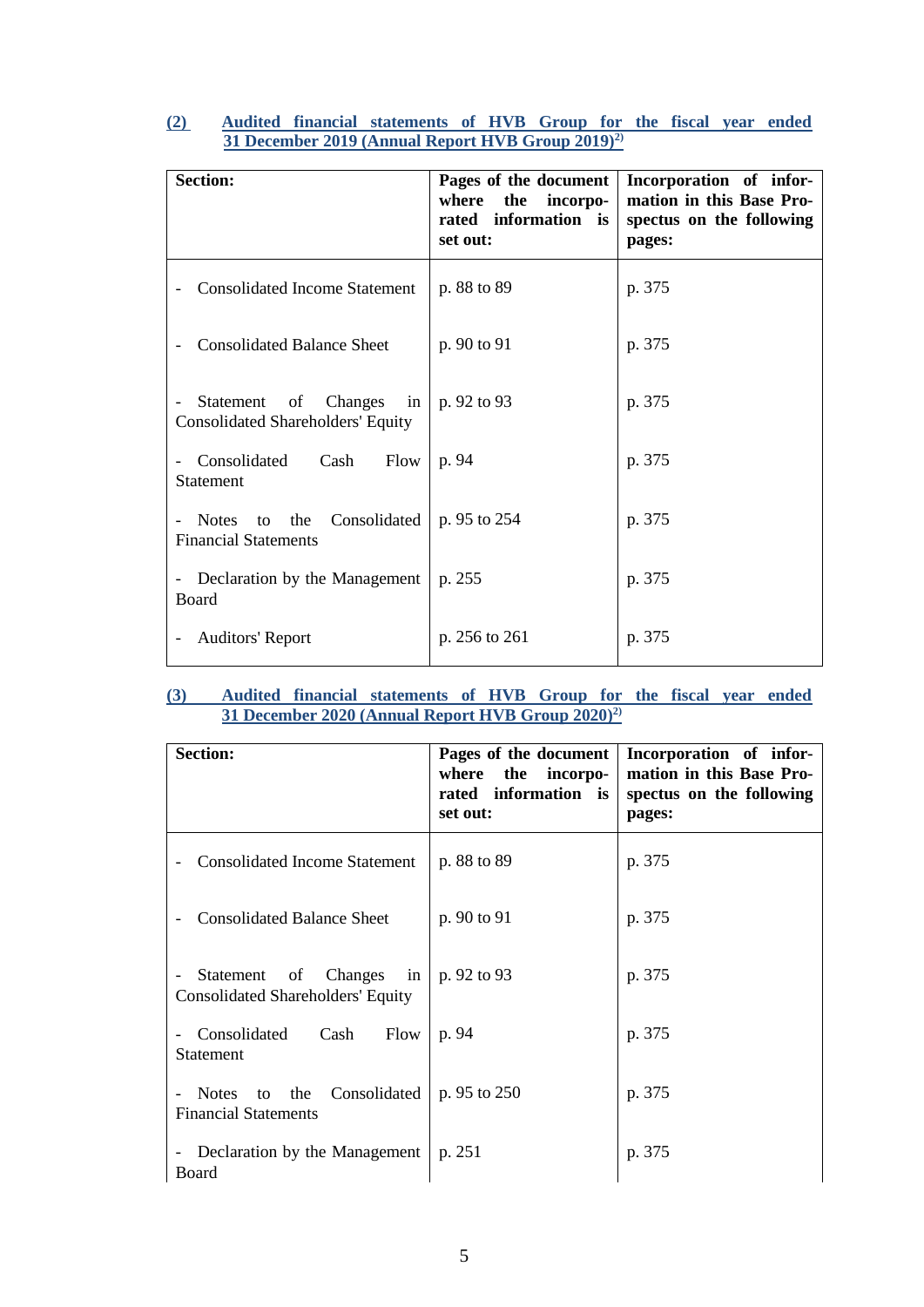| <b>Section:</b>         | set out:      | Pages of the document   Incorporation of infor-<br>where the incorpo-   mation in this Base Pro-<br>rated information is spectus on the following<br>pages: |
|-------------------------|---------------|-------------------------------------------------------------------------------------------------------------------------------------------------------------|
| <b>Auditors' Report</b> | p. 252 to 259 | p. 375                                                                                                                                                      |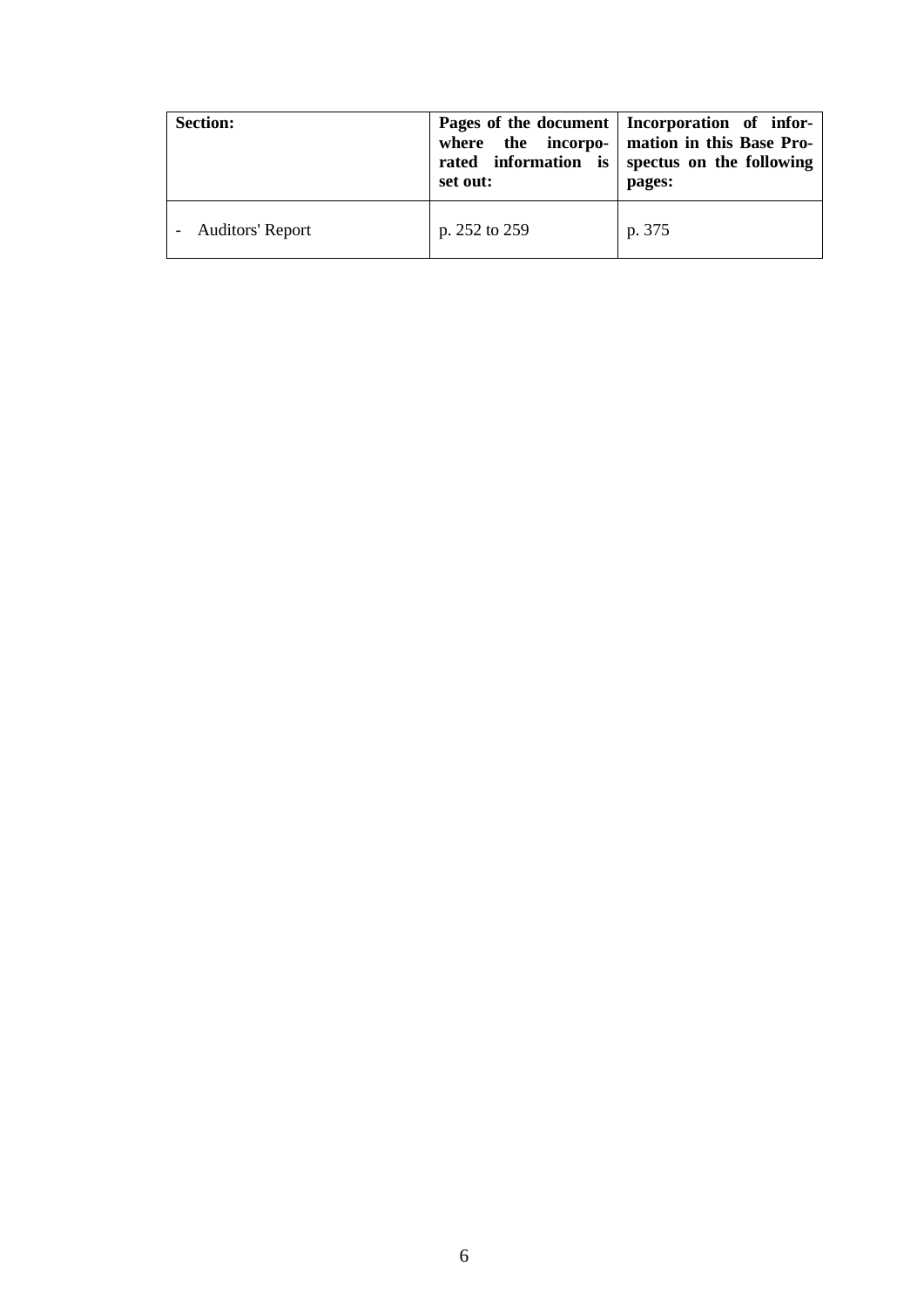## **(4) [Audited unconsolidated financial statements \(](https://www.hypovereinsbank.de/content/dam/hypovereinsbank/ueber-uns/pdf/investor-relations/Berichte/EN/2020/Annual-Report-UniCredit-Bank-AG-HVB-2020.pdf)***Jahresabschluss***) of UniCredit [Bank AG for the fiscal year ended 31 December 2020 \(Annual Report UniCredit](https://www.hypovereinsbank.de/content/dam/hypovereinsbank/ueber-uns/pdf/investor-relations/Berichte/EN/2020/Annual-Report-UniCredit-Bank-AG-HVB-2020.pdf)  [Bank AG \(HVB\) 2020\)](https://www.hypovereinsbank.de/content/dam/hypovereinsbank/ueber-uns/pdf/investor-relations/Berichte/EN/2020/Annual-Report-UniCredit-Bank-AG-HVB-2020.pdf)2):**

| <b>Section:</b>                                 | Pages of the document<br>where the incorpo-<br>rated information is set<br>out: | Incorporation of infor-<br>mation in this Base Pro-<br>spectus on the following<br>pages: |
|-------------------------------------------------|---------------------------------------------------------------------------------|-------------------------------------------------------------------------------------------|
| Income Statement of UniCredit<br><b>Bank AG</b> | p. 76 to 77                                                                     | p. 375                                                                                    |
| Balance Sheet of UniCredit<br><b>Bank AG</b>    | p. 78 to 83                                                                     | p. 375                                                                                    |
| <b>Notes</b>                                    | p. 84 to 141                                                                    | p. 375                                                                                    |
| - Declaration by the Management<br>Board        | p. 142                                                                          | p. 375                                                                                    |
| <b>Auditors' Report</b>                         | p. 143 to 150                                                                   | p. 375                                                                                    |

- <sup>1)</sup> The document has been approved by BaFin and published on <https://www.onemarkets.de/de/rechtliches/registrierungsdokumente-uvp.html> (Rechtliches / Registrierungsdokumente – UVP / 2021). The referenced information is incorporated in this Base Prospectus pursuant to Art. 19(1)(a) of the Prospectus Regulation.
- <sup>2)</sup> The document has been published on the following website of the Issuer: <https://www.hypovereinsbank.de/portal?view=/de/ueber-uns/investor-relations-en/reports.jsp> (Über uns / Investor Relations / Berichte). The referenced information is incorporated in this Base Prospectus pursuant to Art. 19(1)(e) of the Prospectus Regulation.

The non-incorporated parts of the aforementioned documents are either not relevant for potential investors or are covered elsewhere in this Base Prospectus."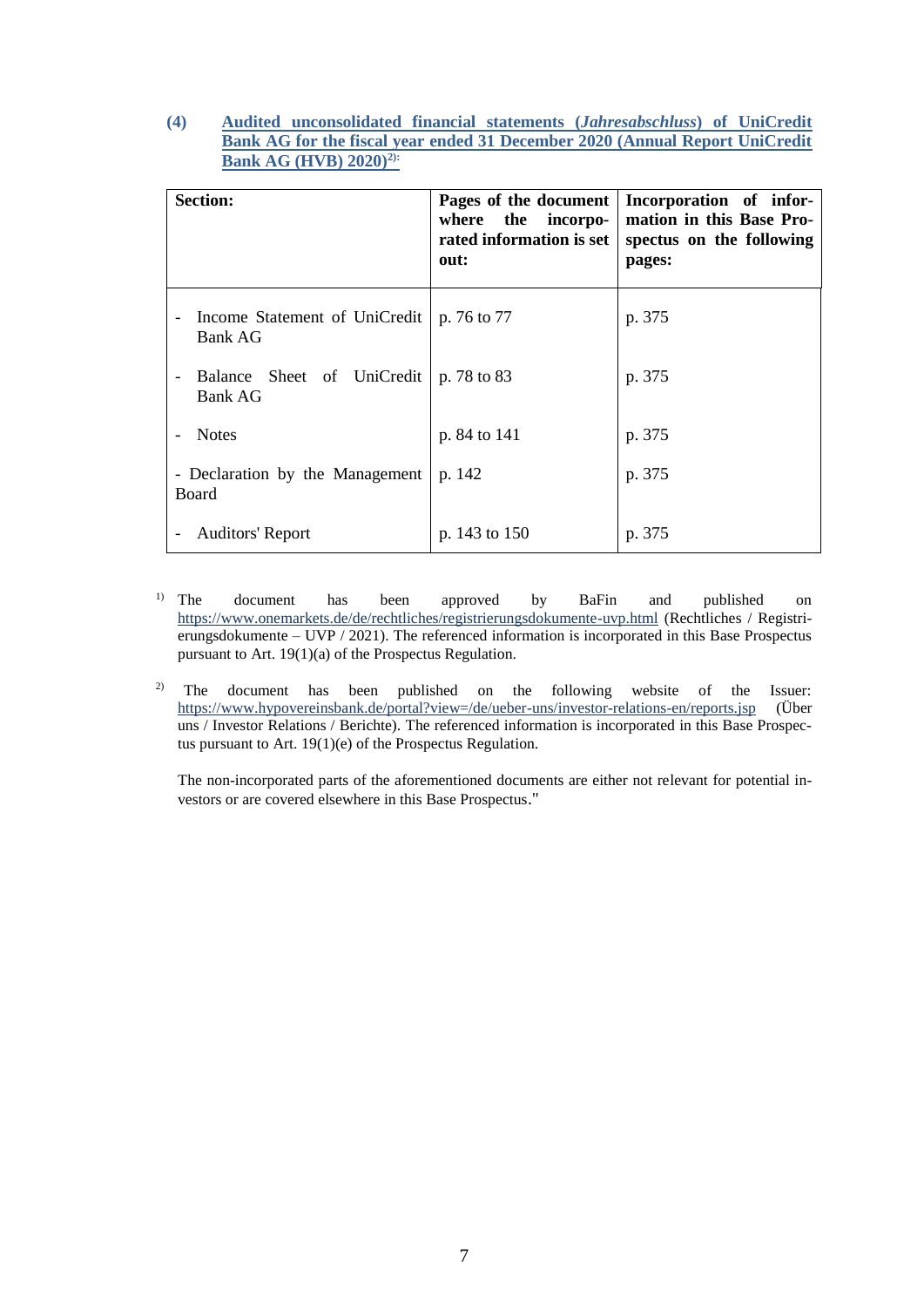#### **C. Amendments to the following base prospectus:**

# **BASE PROSPECTUS DATED 25 FEBRUARY 2021 FOR THE ISSUANCE OF REFERENCE ASSET LINKED SECURITIES**

- 1. In the Base Prospectus on page 9, 117 and 131 the references to the registration document of UniCredit Bank AG dated 20 May 2020 shall be replaced by references to the registration document of UniCredit Bank AG dated 17 May 2021.
- 2. In the Base Prospectus on page 9 in section "**II. RISK FACTORS**" the first sentence of the first paragraph in sub-section "**A. Specific material risks related to the Issuer**" shall be replaced as follows:

"The risk factors related to the Issuer as set out on pages 4 to 10 of the Registration Document of the Issuer dated 17 May 2021 (the "**Registration Document**") are hereby incorporated by reference into this Base Prospectus."

3. In the Base Prospectus on page 117 in section "**VIII. DESCRIPTION OF THE ISSUER**" the whole text of sub-section "**A. General description**" shall be replaced as follows:

"The following information regarding the Issuer is hereby incorporated by reference into this Base Prospectus:

- (i) The description of the Issuer included in the Registration Document of UniCredit Bank AG dated 17 May 2021,
- (ii) the audited consolidated financial statements, comprising the consolidated income statement, the consolidated balance sheet, the statement of changes in consolidated shareholders' equity, the consolidated cash flow statement, the notes to the consolidated financial statements, the declaration by the management board and the independent auditors' report of HVB Group as of 31 December 2019, contained in the Annual Report HVB Group 2019,
- (iii) the audited consolidated financial statements, comprising the consolidated income statement, the consolidated balance sheet, statement of changes in consolidated shareholders' equity, the consolidated cash flow statement and the notes to the consolidated financial statements, the declaration by the management board and the auditors' report of HVB Group as of 31 December 2020 contained in the Annual Report HVB Group 2020,
- (iv) the audited unconsolidated financial statements, comprising the income statement of UniCredit Bank AG, the balance sheet of UniCredit Bank AG and the notes to the unconsolidated financial statements, the declaration by the management board and the auditors' report as of 31 December 2020, contained in the Annual Report UniCredit Bank AG (HVB) 2020.

A list setting out the information incorporated by reference is provided on page 117 et seq."

4. In the Base Prospectus on page 118 in the section "**VIII. DESCRIPTION OF THE ISSUER**" the information in sub-sections "**D. Significant changes in the Issuer´s financial position**" and "**E. No significant change in the financial performance**" including the heading shall be replaced as follows and the numbering of subsequent paragraphs shall be adjusted accordingly:

#### "**D. Trend Information, no significant changes in the financial position, the financial performance and no material adverse change in the prospects**

#### **1. Trend Information**

The performance of HVB Group will depend on the future development on the financial markets and the real economy in 2021 as well as other remaining imponderables. In this environment, HVB Group will continuously adapt its business strategy to reflect changes in market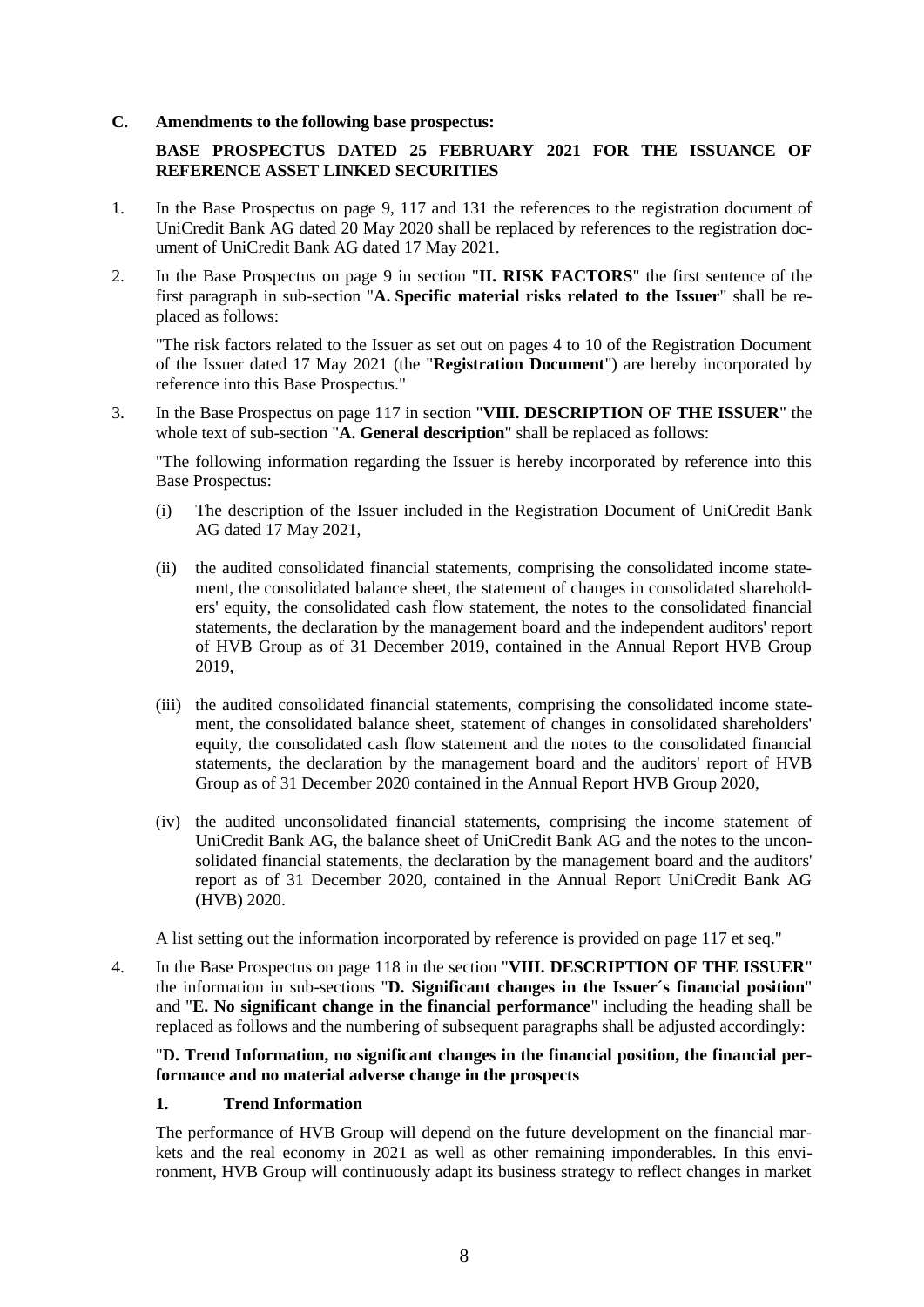conditions and carefully review the management signals derived from this on a regular basis.

# **2. Significant changes in the financial position of the HVB Group**

There has been no significant change in the financial position of the HVB Group which has occurred since 31 December 2020.

## **3. Significant change in the financial performance of the HVB Group**

There has been no significant change in the financial performance of the HVB Group since 31 December 2020.

#### **4. Material adverse change in the prospects of the Issuer**

There has been no material adverse change in the prospects of the Issuer since 31 December 2020, the date of its last published audited financial statements (Annual Report 2020)."

- 5. In the Base Prospectus on page 130 in section "**XI. GENERAL INFORMATION**" the list of available documents below the first paragraph of sub-section "**B. Availability of Documents**" shall be replaced as follows:
	- " $(1)$  the articles of association of the Issuer<sup>9</sup>,
	- (2) the consolidated annual reports in respect of the fiscal years ended 31 December 2019 and 31 December 2020 of the Issuer $^{10}$ ,
	- (3) the unconsolidated annual financial statements of the Issuer in respect of the fiscal year ended 31 December 2020 prepared in accordance with the German Commercial Code (*Handelsgesetzbuch*) 10 ,
	- (4) the unconsolidated annual financial statements of the Issuer in respect of the fiscal year ended 31 December 2020 prepared in accordance with the German Commercial Code (*Handelsgesetzbuch*) 10 ,
	- (6) the forms of the Global Notes,

\_\_\_\_\_\_\_\_\_\_\_\_\_\_\_\_\_\_\_\_\_\_\_\_\_\_\_\_\_\_\_\_\_\_

- (7) the relevant Final Terms and
- (8) the Agency Agreement, as amended and restated.

6. In the Base Prospectus on page 131 in section "**XI. GENERAL INFORMATION**", the information in sub-section "**C. Information incorporated by reference in this Base Prospectus**" shall be replaced as follows:

"The following information on the specified pages shall be incorporated by reference in, and form part of, this Base Prospectus in accordance with Art. 19 (1) of the PR.

<sup>&</sup>lt;sup>9</sup> The document may be inspected on the following website: <https://www.hypovereinsbank.de/hvb/ueber-uns/investor-relations-en/corporate-governance-en>

<sup>&</sup>lt;sup>10</sup> The document may be inspected on the following website: [https://www.hypovereinsbank.de/portal?view=/de/ueber-uns/investor-relations-en/reports.jsp"](https://www.hypovereinsbank.de/portal?view=/de/ueber-uns/investor-relations-en/reports.jsp)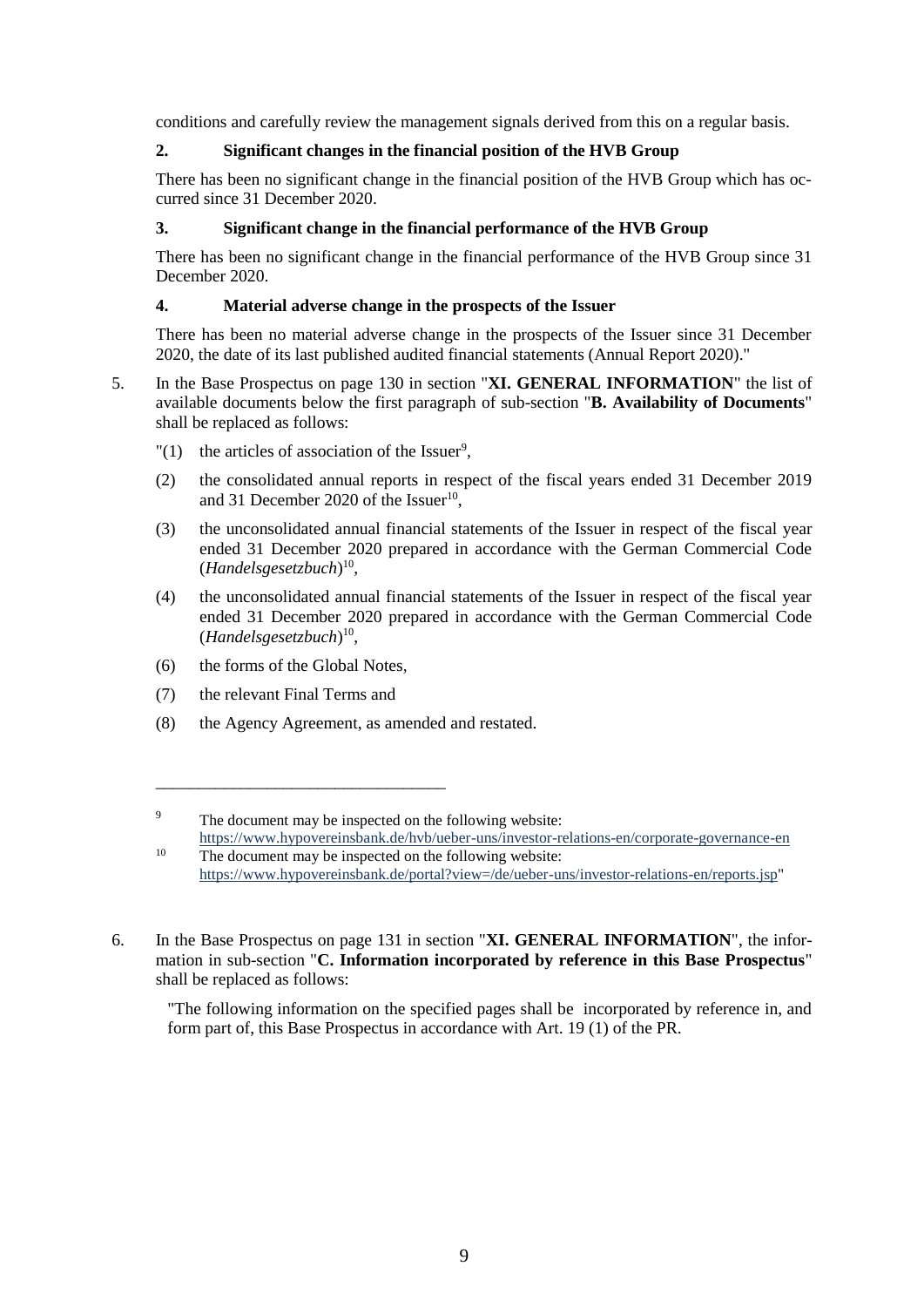| <b>Section:</b>                                                   | Pages of the doc-<br>ument where the<br>incorporated<br>information is set<br>out: | Incorporation<br>of<br>information in this<br><b>Base Prospectus on</b><br>the following pages: |
|-------------------------------------------------------------------|------------------------------------------------------------------------------------|-------------------------------------------------------------------------------------------------|
| <b>Persons Responsible</b>                                        | p.10                                                                               | p. 117                                                                                          |
|                                                                   |                                                                                    |                                                                                                 |
| <b>Statutory Auditors</b>                                         | p. 10                                                                              | p. 117                                                                                          |
| <b>Risk Factors</b>                                               | p. 4 to 10                                                                         | p. 9                                                                                            |
| <b>UniCredit Bank AG</b>                                          |                                                                                    |                                                                                                 |
| Information about HVB, the parent compa-<br>ny of HVB Group       | p. 11                                                                              | p. 117                                                                                          |
| Team 23                                                           | p. 12                                                                              | p. 117                                                                                          |
| <b>Business Overview</b>                                          |                                                                                    |                                                                                                 |
| Principal Activities                                              | p. 12 et seq.                                                                      | p. 117                                                                                          |
| Business segments of HVB Group                                    | p. 13 to 15                                                                        | p. 117                                                                                          |
| <b>Principal Markets</b>                                          | p. 15                                                                              | p. 117                                                                                          |
| <b>Management and Supervisory Bodies</b>                          | p. 15 to 17                                                                        | p. 117                                                                                          |
| <b>Major Shareholders</b>                                         | p. 17                                                                              | p. 117                                                                                          |
| <b>Audit Opinion of the Auditors</b>                              | p. 18                                                                              | p. 117                                                                                          |
| <b>Legal and Arbitration Proceedings</b>                          | p. 18 to 20                                                                        | p. 117                                                                                          |
| Proceedings Related to Actions by the Regu-<br>latory Authorities | p. 20                                                                              | p. 117                                                                                          |

# **(1) [Registration Document of UniCredit Bank AG, dated 17 May 2021](https://www.onemarkets.de/content/dam/onemarkets-relaunch/PDF/Registrierungsdokumente/HVB%20DIP%202021%20Registration%20Document.pdf)1)**

# **(2) [Audited financial statements of HVB Group for the fiscal year ended](https://www.hypovereinsbank.de/content/dam/hypovereinsbank/ueber-uns/pdf/investor-relations/Berichte/EN/2020/Annual-Report-HVB-Group-2019.pdf)  31 December [2019 \(Annual Report HVB Group 2019\)](https://www.hypovereinsbank.de/content/dam/hypovereinsbank/ueber-uns/pdf/investor-relations/Berichte/EN/2020/Annual-Report-HVB-Group-2019.pdf)2)**

| <b>Section:</b>                      | Pages of the doc-<br>ument where the<br>incorporated<br>information is set<br>out: | <b>Incorporation</b><br>of<br>information in this<br><b>Base Prospectus on</b><br>the following pages: |
|--------------------------------------|------------------------------------------------------------------------------------|--------------------------------------------------------------------------------------------------------|
| <b>Consolidated Income Statement</b> | p. 88 to 89                                                                        | p. 117                                                                                                 |
| <b>Consolidated Balance Sheet</b>    | p. 90 to 91                                                                        | p. 117                                                                                                 |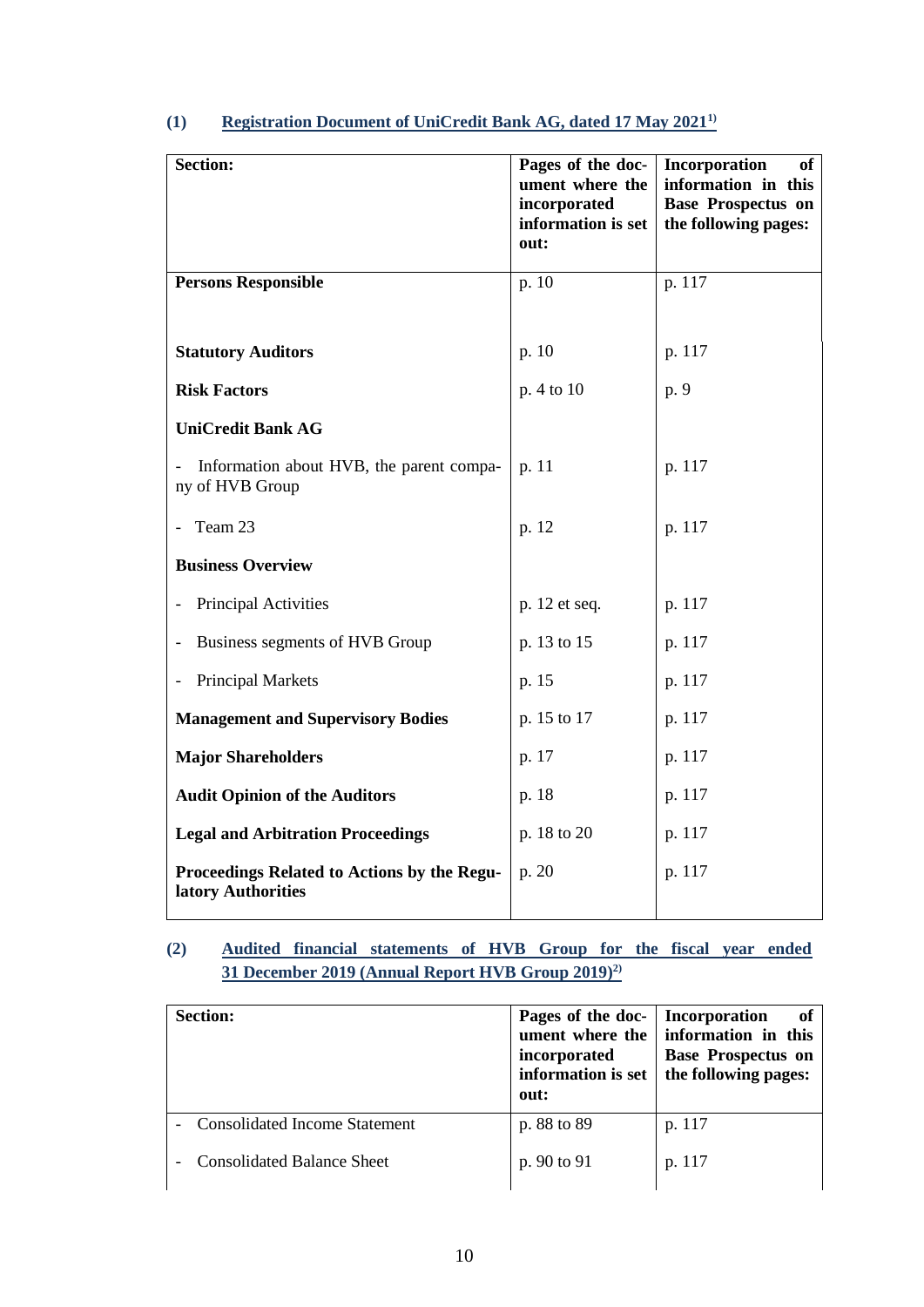| Statement of Changes in Consolidated<br>Shareholders' Equity | p. 92 to 93   | p. 117 |
|--------------------------------------------------------------|---------------|--------|
| <b>Consolidated Cash Flow Statement</b>                      | p. 94         | p. 117 |
| <b>Notes</b>                                                 | p. 95 to 254  | p. 117 |
| Declaration by the Management Board                          | p. 255        | p. 117 |
| <b>Auditors' Report</b>                                      | p. 256 to 261 | p. 117 |
|                                                              |               |        |

# **(3) [Audited financial statements of HVB Group for the fiscal year ended](https://www.hypovereinsbank.de/content/dam/hypovereinsbank/ueber-uns/pdf/investor-relations/Berichte/EN/2020/Annual-Report-HVB-Group-2020.pdf)  31 December 2020 [\(Annual Report HVB Group 2020\)](https://www.hypovereinsbank.de/content/dam/hypovereinsbank/ueber-uns/pdf/investor-relations/Berichte/EN/2020/Annual-Report-HVB-Group-2020.pdf) 2)**

| <b>Section:</b>                                              | Pages of the doc-<br>ument where the<br>incorporated<br>information is set<br>out: | Incorporation<br><b>of</b><br>information in this<br><b>Base Prospectus on</b><br>the following pages: |
|--------------------------------------------------------------|------------------------------------------------------------------------------------|--------------------------------------------------------------------------------------------------------|
| <b>Consolidated Income Statement</b>                         | p. 88 to 89                                                                        | p. 117                                                                                                 |
| <b>Consolidated Balance Sheet</b>                            | p. 90 to 91                                                                        | p. 117                                                                                                 |
| Statement of Changes in Consolidated<br>Shareholders' Equity | p. 92 to 93                                                                        | p. 117                                                                                                 |
| <b>Consolidated Cash Flow Statement</b>                      | p. 94                                                                              | p. 117                                                                                                 |
| <b>Notes</b>                                                 | p. 95 to 250                                                                       | p. 117                                                                                                 |
| Declaration by the Management Board                          | p. 251                                                                             | p. 117                                                                                                 |
| <b>Auditors' Report</b>                                      | p. 252 to 259                                                                      | p. 117                                                                                                 |

# **(4) [Audited unconsolidated financial statements \(](https://www.hypovereinsbank.de/content/dam/hypovereinsbank/ueber-uns/pdf/investor-relations/Berichte/EN/2020/Annual-Report-UniCredit-Bank-AG-HVB-2020.pdf)***Jahresabschluss***) of UniCredit [Bank AG for the fiscal year ended 31](https://www.hypovereinsbank.de/content/dam/hypovereinsbank/ueber-uns/pdf/investor-relations/Berichte/EN/2020/Annual-Report-UniCredit-Bank-AG-HVB-2020.pdf) December 2020 (Annual Report UniCredit [Bank AG \(HVB\) 2020\)](https://www.hypovereinsbank.de/content/dam/hypovereinsbank/ueber-uns/pdf/investor-relations/Berichte/EN/2020/Annual-Report-UniCredit-Bank-AG-HVB-2020.pdf) 2)**

|                          | <b>Section:</b>                       | Pages of the doc-<br>ument where the<br>incorporated<br>information is set<br>out: | Incorporation<br>оf<br>information in this<br><b>Base Prospectus on</b><br>the following pages: |
|--------------------------|---------------------------------------|------------------------------------------------------------------------------------|-------------------------------------------------------------------------------------------------|
| $\overline{\phantom{0}}$ | Income Statement of UniCredit Bank AG | p. 76 to 77                                                                        | p. 117                                                                                          |
|                          | Balance Sheet of UniCredit Bank AG    | p. 78 to 83                                                                        | p. 117                                                                                          |
|                          | <b>Notes</b>                          | p. 84 to 141                                                                       | p. 117                                                                                          |
|                          | Declaration by the Management Board   | 142                                                                                | p. 117                                                                                          |